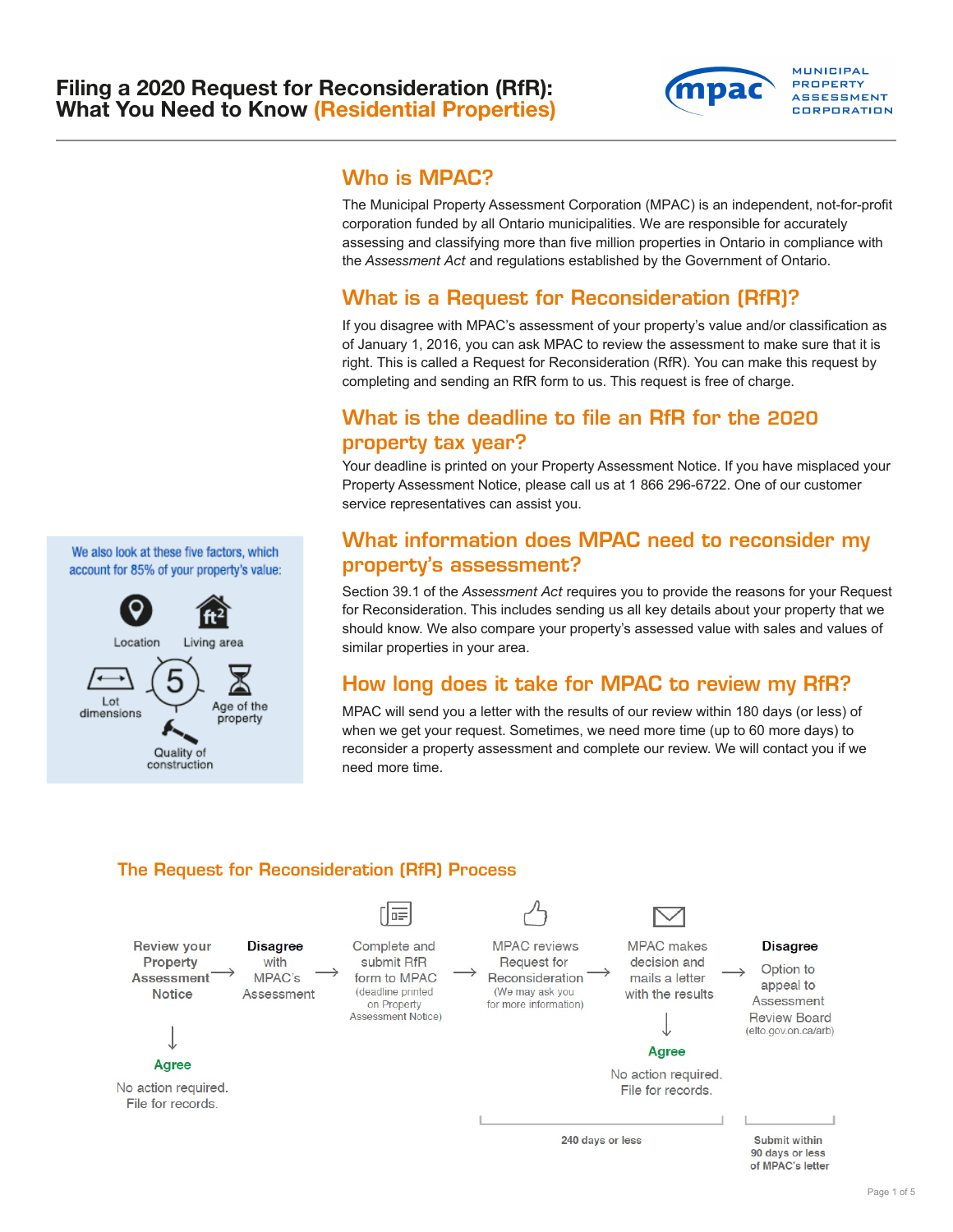### Filing a **2020** Request for Reconsideration (RfR): What You Need to Know (Residential Properties)



## How do I submit my completed RfR?

The fastest way to start the review of your property's assessment is to send MPAC your completed RfR form through [aboutmyproperty.ca.](http://www.aboutmyproperty.ca) While there are a number of factors that account for the assessment of a property, location is the most important one. As a result, comparing your assessment to similar properties in your area or neighbourhood will help you review your assessment. Log in to [aboutmyproperty.ca](http://www.aboutmyproperty.ca) with the Roll Number and Access Key found on page one of your Property Assessment Notice to compare your property to others in your neighbourhood. You can also use the interactive map to view and save your favourite properties, and download a detailed report to accompany your RfR submission. You may also send us your completed RfR form via [mpac.ca/ContactUs,](https://www.mpac.ca/Contactus) or mail.

**MUNICIPAL PROPERTY ASSESSMENT** CORPORATION

### Need more information?

If you need more information or help completing the RfR form, or have any accessibility needs, please contact us for assistance at 1 866 296-6722 or TTY 1 877 889-6722.

### How does MPAC use the information in my completed RfR?

The information on the RfR form is collected under the authority of the *Assessment Act*. It will be used to reconsider your property's assessment. Please note that if your RfR is about eligibility for the farm property class, managed forest tax incentive program, or the conservation land tax incentive program, your request must be handled by Agricorp, or the Ministry of Natural Resources and Forestry, in accordance with Ontario Regulation 282/98. When you file your RfR with MPAC, you authorize MPAC to transfer your request to the appropriate agency/ministry for this purpose. Your privacy is protected under the *Municipal Freedom of Information and Protection of Privacy Act.* 

## Appealing to the Assessment Review Board (ARB)

You may also file an appeal of MPAC's assessment with the ARB. The ARB is an independent tribunal (decision-making body) of the Ontario Ministry of the Attorney General.

Please note that if your property, or a portion of it, is classified as residential, farm or managed forests, you must first file an RfR with MPAC before you are eligible to appeal to the ARB.

There is a time limit to submit an appeal to the ARB. It starts on the date that MPAC issues the results of your RfR, and ends after 90 days. The deadline for submitting an appeal to the ARB will be in the letter that MPAC sends you with the results of the RfR review. You can find more information about how to file an appeal, including forms and fees, at [tribunalsontario.ca/arb/](https://arb.gov.on.ca/).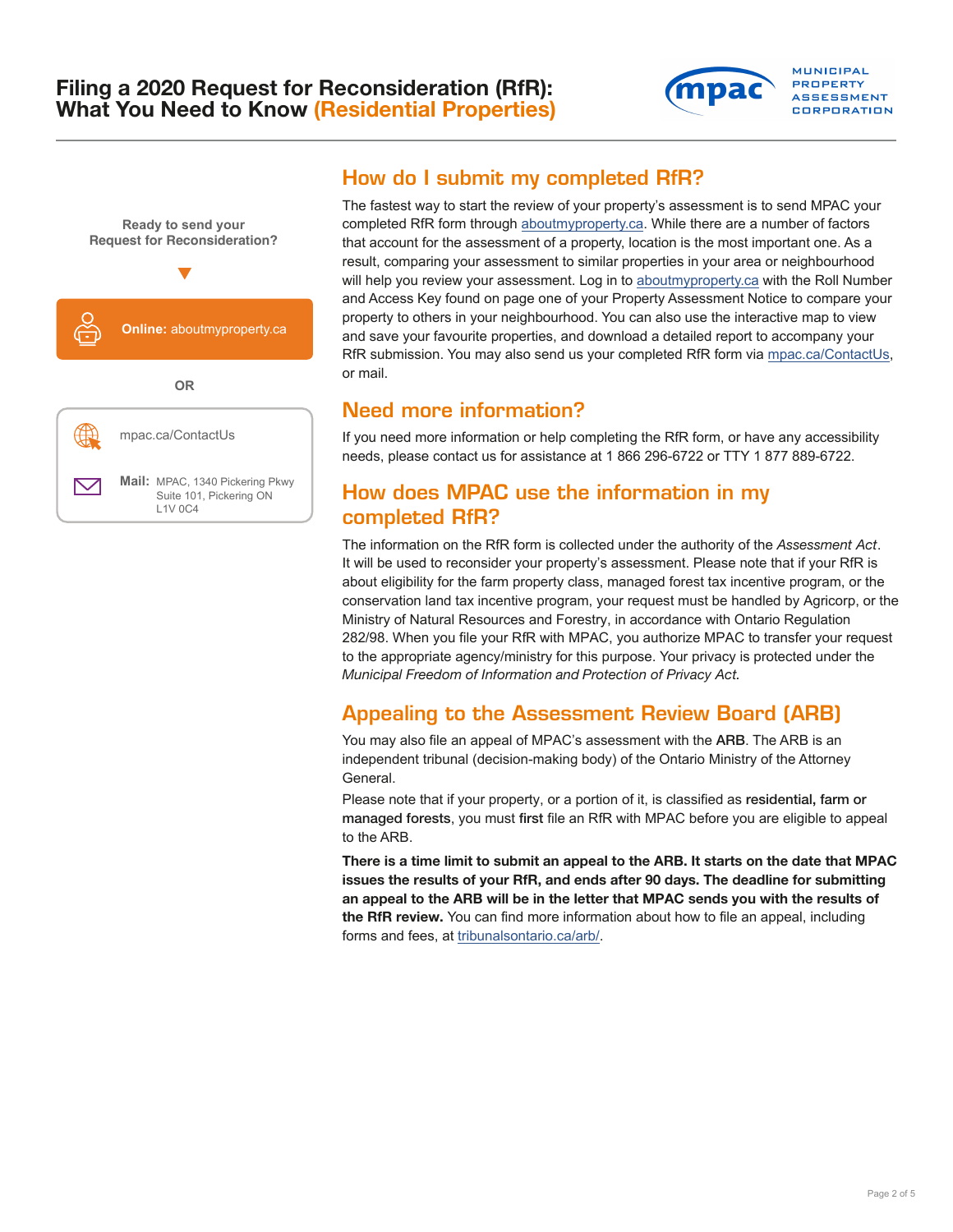

### **Section 1: About your property**



| <b>Property Address</b>                |                               |                                        |                      |  |  |
|----------------------------------------|-------------------------------|----------------------------------------|----------------------|--|--|
| <b>Municipality</b>                    |                               |                                        | Date (dd/mm/yyyy)    |  |  |
| <b>Owner 1 (Last Name, First Name)</b> |                               | <b>Owner 2 (Last Name, First Name)</b> |                      |  |  |
| <b>Company Name (if applicable)</b>    |                               | Position/Title (if applicable)         |                      |  |  |
| <b>Home Phone Number</b>               | <b>Alternate Phone Number</b> |                                        | <b>Email Address</b> |  |  |

Tell us if we should send follow-up information about your RfR to a different mailing address than the property address:

| <b>Mailing Address</b>                                                                               |  |
|------------------------------------------------------------------------------------------------------|--|
|                                                                                                      |  |
| What is your property's value on January 1, 2016?<br>(Top of page 1 of Property Assessment Notice or |  |

### **Section 2: Why MPAC should reconsider your property's assessed value**

In the box below, please tell us why you are asking MPAC to reconsider your property's assessed value. You must include the basis for your request and all relevant facts. Take as much space as you need or use a second sheet of paper if you are not completing this form online.

### **Section 3: Your supporting documentation**

Please tell us if you are including any documents or photographs with your RfR to support your request.

Photos of this property  $\Box$  Assessed value of similar properties  $\Box$  Other documents, such

Sale information for this property of the *Assessment Act* and other similar properties and other similar properties<br>Page 3 of 5

**Amended Property Assessment Notice)** 

 $\Box$  Photos of similar properties  $\Box$  Information supporting property tax exemption under Section 3

as municipal zoning records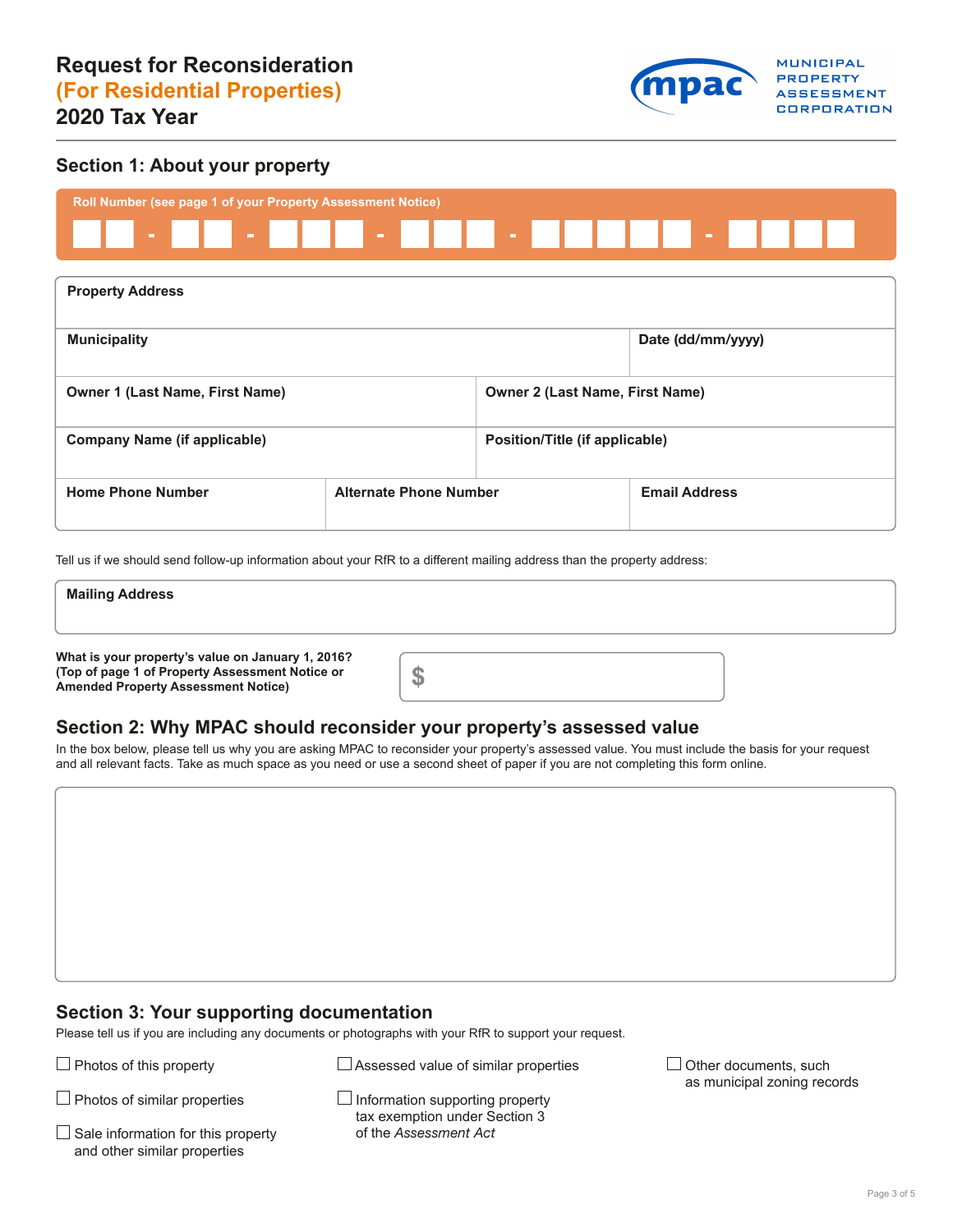### **Section 4: Residential property data**

| <b>Roll Number (see page 1 of your Property Assessment Notice)</b> |  |  |  |
|--------------------------------------------------------------------|--|--|--|
|                                                                    |  |  |  |

For properties with a residential dwelling (not including condominium properties), please provide the following data to confirm the information that we have on file for your property.

#### **Main Structure Details**

| <b>Full Storeys</b>                                                                                                                          | $\Box$ 1 Storey<br>$\Box$ 2 Storeys<br>$\Box$ 3 Storeys<br>Total Area (sq. ft.) _________                                                                                                                                                                                                                                            |
|----------------------------------------------------------------------------------------------------------------------------------------------|--------------------------------------------------------------------------------------------------------------------------------------------------------------------------------------------------------------------------------------------------------------------------------------------------------------------------------------|
| Part Storeys                                                                                                                                 | $\Box$ 1/4 Storey<br>$\Box$ 1/2 Storey<br>$\Box$ 3/4 Storey<br>1st Floor (sq. ft.) ________                                                                                                                                                                                                                                          |
| Design                                                                                                                                       | $\Box$ Back Split<br>$\Box$ Side Split<br>$\Box$ Raised Bungalow<br>2nd Floor (sq. ft.) _________                                                                                                                                                                                                                                    |
| <b>Full Bathrooms</b>                                                                                                                        | $\Box$ 2<br>$\Box$ 1<br>$\Box$ 3<br>$\Box$ 4<br>$\Box$ Other:<br>3rd Floor (sq. ft.) ________                                                                                                                                                                                                                                        |
| <b>Half Bathrooms</b><br>(no tub or shower)                                                                                                  | Basement Area (sq. ft.) ________<br>$\Box$ 1<br>$\Box$ 2<br>$\Box$ 3<br>$\overline{\phantom{0}}$ 4<br>$\Box$ Other: $\_\_$                                                                                                                                                                                                           |
| Basement<br><b>Finished Area</b>                                                                                                             | $\Box$ 1/2 Finished<br>$\Box$ 3/4 Finished<br>$\Box$ $\%$ Finished<br>$\Box$ Fully<br>$\Box$ Not<br>Finished<br>Finished                                                                                                                                                                                                             |
| Basement<br><b>Finished Type</b>                                                                                                             | $\Box$ Recreation<br>$\Box$ Multiple<br>$\Box$ Basement<br>Completion date of<br>Room<br>Room Finish<br>Apartment<br>finished basement:                                                                                                                                                                                              |
| <b>Basement Walkout</b>                                                                                                                      | $\square$ No<br>$\Box$ Yes                                                                                                                                                                                                                                                                                                           |
| <b>Primary Heating System</b>                                                                                                                |                                                                                                                                                                                                                                                                                                                                      |
| <b>Fuel Source</b>                                                                                                                           | $\Box$ Oil<br>$\Box$ Natural<br>$\Box$ Electric<br>$\Box$ Propane<br>$\Box$ Geo-<br>Other: and the contract of the contract of the contract of the contract of the contract of the contract of the contract of the contract of the contract of the contract of the contract of the contract of the contract of the<br>Thermal<br>Gas |
| <b>Heating Type</b>                                                                                                                          | $\Box$ Forced Air<br>$\Box$ Radiant Electric<br>$\Box$ Hot Water<br><b>Gravity Furnace</b><br>$\Box$ Heat Pump                                                                                                                                                                                                                       |
|                                                                                                                                              | $\Box$ In-Floor<br>No Central<br>$\Box$ Airtight Stove<br>$\Box$ Pipeless<br>$\Box$ Pipeline Hot Air<br>Hot Air<br>Radiant<br>Heating<br>$\Box$ Other $\_\_\_\_\_\_\_\_\_\_\_\_$                                                                                                                                                     |
| <b>Central Air Conditioning</b>                                                                                                              | $\Box$ Yes<br>$\Box$ No                                                                                                                                                                                                                                                                                                              |
| <b>Built-in Fireplaces</b>                                                                                                                   | $\square$ 2<br>$\Box$ 3<br>$\vert$ 1<br>$\Box$ 4<br>$\Box$ Other:                                                                                                                                                                                                                                                                    |
| Sauna                                                                                                                                        | $\Box$ Yes<br>$\Box$ No<br>Length (ft.): Width (ft.): _______<br>Height (ft.):______                                                                                                                                                                                                                                                 |
| Hot Tub/Whirlpool Bath<br>(separate from bathroom)                                                                                           | $\Box$ Yes<br>$\Box$ No                                                                                                                                                                                                                                                                                                              |
| Porches/Decks<br>Please provide details on the<br>size and type of porch(es)/<br>deck(s) (e.g. 300 sq. ft. and<br>200 sq. ft. covered porch) | $\Box$ N/A<br>$\Box$ Enclosed<br>Enclosed<br>Uncovered<br>Covered<br>(No Roof)<br>(Full Roof)<br>(Insulated)                                                                                                                                                                                                                         |

#### **Site Services**

| Water                  | $\Box$ Municipal | $\Box$ Private Well | $\Box$ Shared Well  | $\Box$ Lake/River<br>Other:                    |
|------------------------|------------------|---------------------|---------------------|------------------------------------------------|
| Sanitary               | $\Box$ Municipal | $\Box$ Septic Bed   | Holding Tank        |                                                |
| <b>Hydro Available</b> | l Yes            | - I No              |                     |                                                |
| <b>Site Access</b>     | Year Round       | Seasonal            | <b>Private Road</b> | $\Box$ No Access $\Box$ Other:<br><b>Water</b> |
| Driveway/Parking       | Private          | Shared              | l Rear Lane         | $\Box$ Other:                                  |